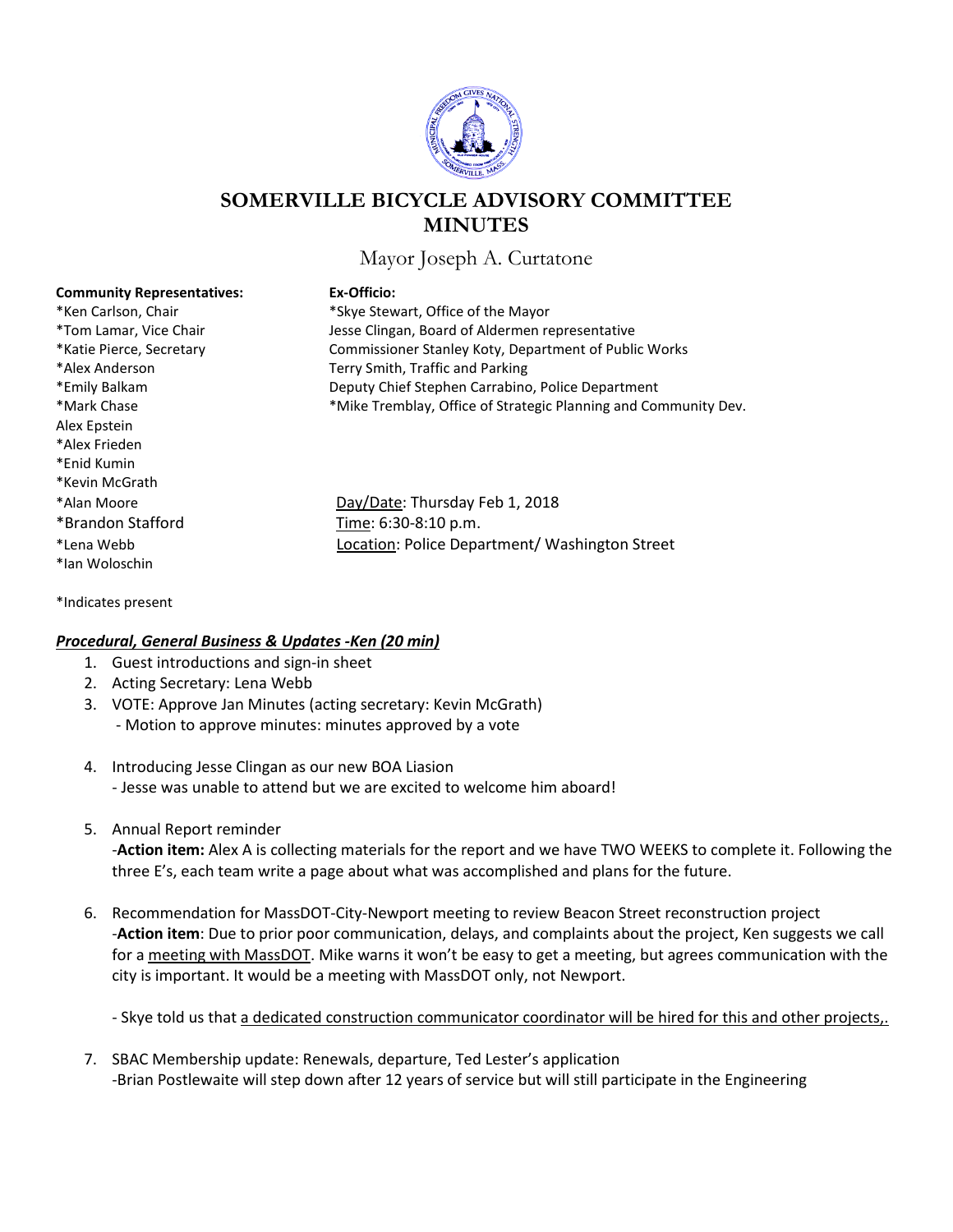subcommittee.

- Ted Lester's membership application: Somerville resident in Spring Hill since 2006. He says every bike ride is uphill for him and yet he persists. Ted has always been interested in urban planning and saw SBAC as the best way to get involved. He attends city meetings and helped out with Mark's Neighborways painting. As a problem solver he plans to focus on Evaluation and Engineering subcommittee.

-Following the meeting, Ted's application was unanimously approved by the SBAC and by the Mayor's office. Welcome, Ted!

## *City Update (20 min)*

1. Update on snow removal (Skye)

-Working with DPW to assess and address post-plow bollard loss. Cambridge removes bollards and puts up cones, and the bollards at Harvard-Porter on Mass Ave survived the season; we need better equipment. **Action:** Skye is happy to schedule a meeting with Stan and the SBAC and other interested parties to discuss snow removal procedures as they impact bike lanes and sidewalks.

2. Broadway- plans and timing for 2018 (Mike)

-Mike presented a series of concept plans to improve bicycle mobility and bus movements for various sections of Broadway

-Issue: The 87, 88, and 89 buses are stymied by significant congestion during peak hours. Based on data collected, travel times between 7-9am are on average are 70-80% longer.

-Concept: Red painted bus/bike lane requiring parking removal during peak hours, no change in off-peak. **Action:** how do we define peak hours? Also will need to work with businesses.

-Challenge: Ken raises issue of only having a bike facility in the direction of rush hour traffic, and also that the bus stops are too close together—possible to extend?

-Bike infra-focused alternatives: One side permanent parking removal with two buffered bike lanes, or a lane diet and climbing bike lane.

-Challenge: Enforcement for both bike bus and bike only infrastructure concepts.

#### Broadway-Magoun

-Wide intersection; suboptimal, only needs one travel lane in each direction -Currently no bike accommodations

-Tom brings up potential road diet where Broadway becomes two lanes.

East of Magoun -Good candidate for temporal bus lane. Action: parking removal/counts.

#### *Enforcement Team Update: Stop on the Line Every Time Campaign -Kevin (10 min)*

Issue: Road users encroach on pedestrian crosswalks—effects everyone. **Action:** Communicate with neighboring cities, advocacy groups. VMBs and targeted enforcement by SPD. Target date for campaign launch is April  $1<sup>st</sup>$ .